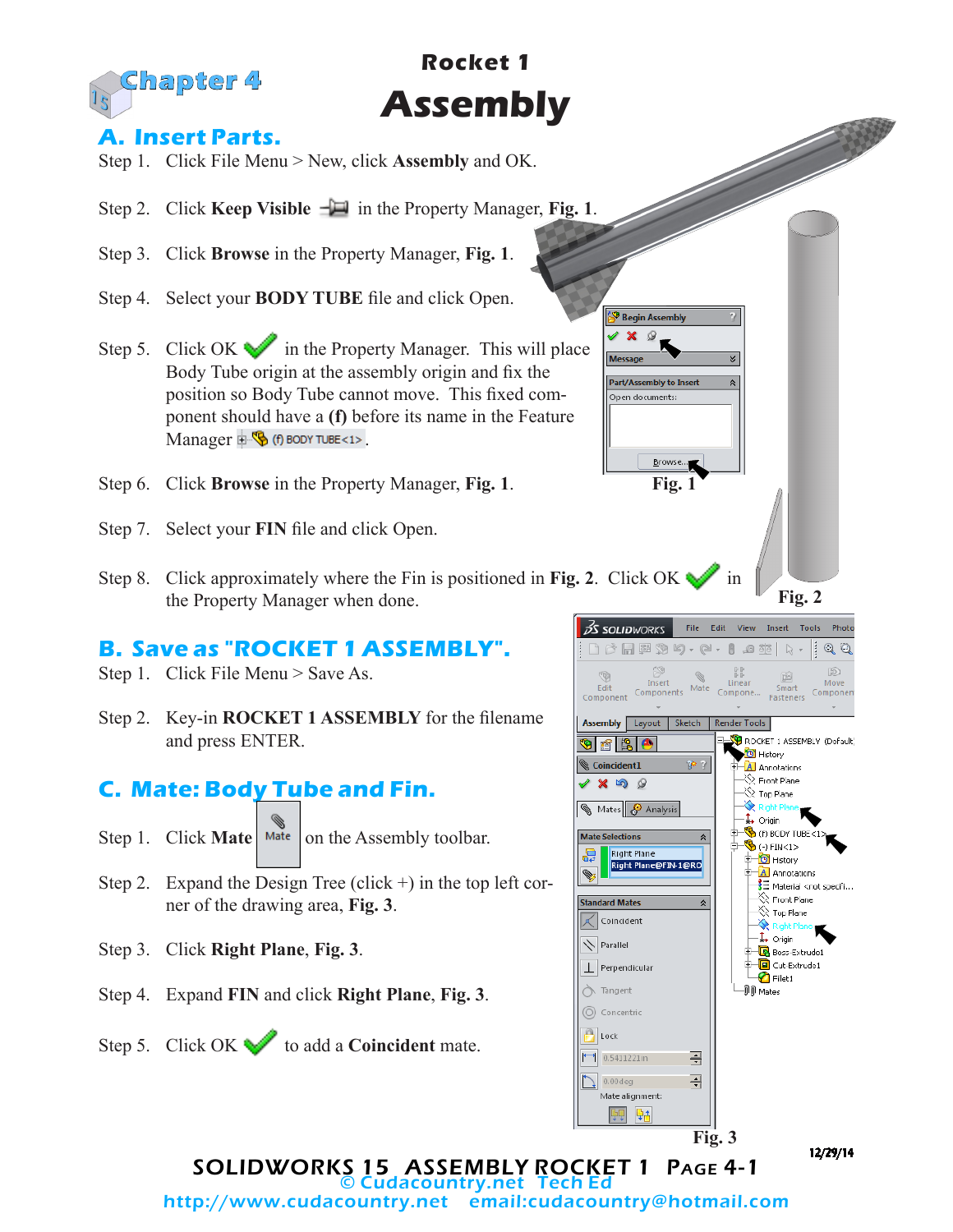Step 6. Click **cylindrical face of Body Tube**, **Fig. 4**. Step 7. Rotate view to view **root face of Fin (inside face)**, **Fig. 5**. To rotate, hold down middle mouse button (wheel) and drag. Step 8. Zoom in on **root (inside) face of Fin**, **Fig. 6**. To **zoom**, hold down **Shift key** and drag middle mouse button (wheel). To **pan**, hold down **Ctrl key** and drag middle mouse button (wheel). Step 9. Click **root face of Fin**, **Fig. 6**. Be sure to se-Ø lect the face. If necessary zoom in. Step 10. Click Add/Finish Mate  $\mathbb{V}$  in Mate pop-up toolbar to add a **Coincident** mate. **Fig. 4 Zoom**Step 11. Rotate view to view **bottom face of Fin**, **Fig. 5 Fig. 7**. To rotate, hold down middle mouse button (wheel) and drag. Step 12. Zoom in on **bottom face of Fin**, **Fig. 7**. To **zoom**, hold down **Shift key** and drag middle mouse button (wheel). To **pan**, hold down **Ctrl key** and drag middle mouse button (wheel). Step 13. Click **bottom face of Fin and bottom face of Body Tube**, **Fig. 7**. Step 14. Click Add/Finish Mate **v** to add a **Coincident** mate, **Fig. 7**. **Fig. 6** Step 15. Click OK  $\mathbf{r}$  in the Property Manager when done. Step 16. Save. Use **Ctrl-S**.

SOLIDWORKS 15 ASSEMBLY ROCKET 1 Page 4-2

**Fig. 7 Fig. 8**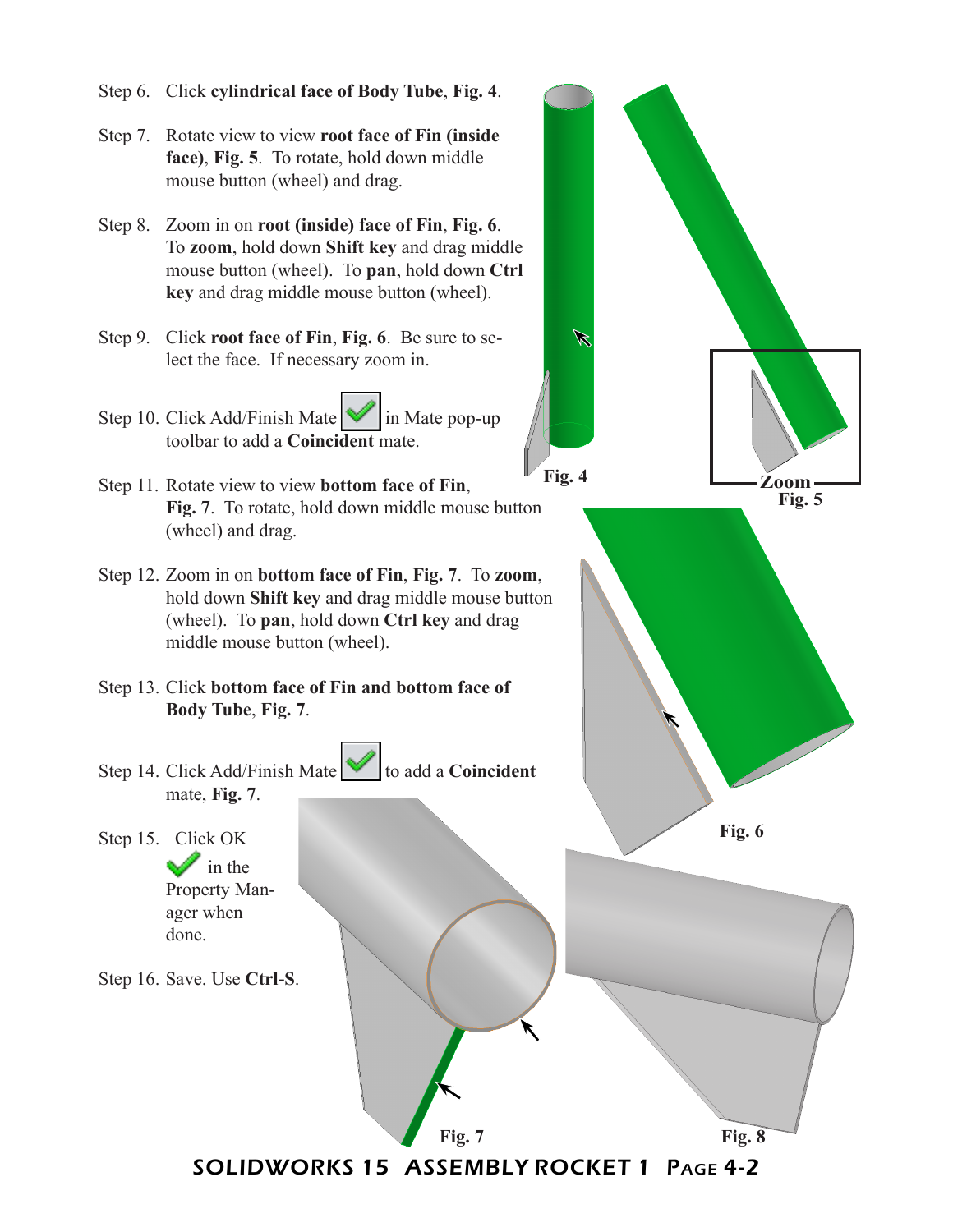## **D. Fin Circular Pattern.**



**Fig. 11**